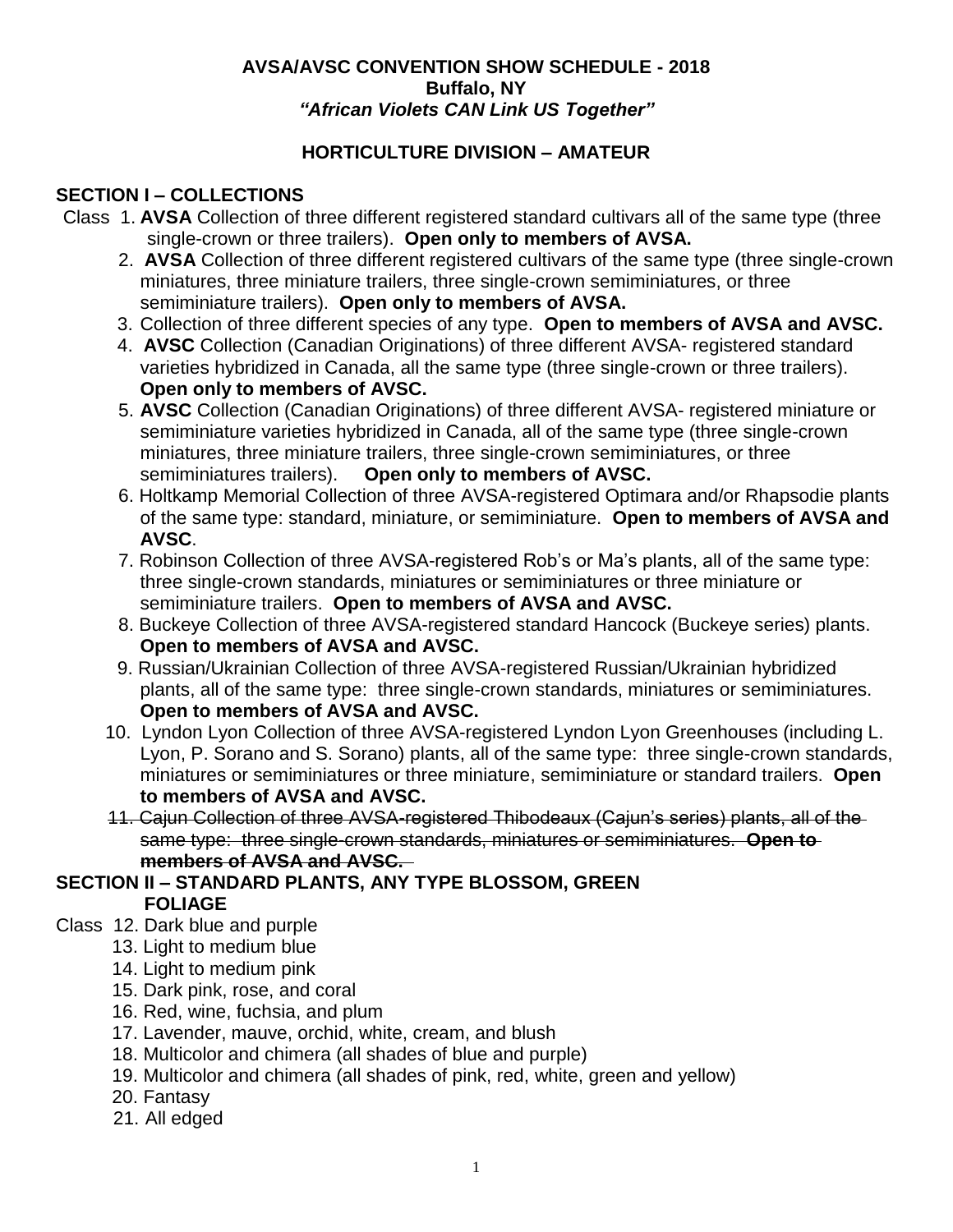### **SECTION III – STANDARD PLANTS, ANY TYPE BLOSSOM, VARIEGATED FOLIAGE**

- Class 22. Blue, purple, lavender, and orchid
	- 23. Pink, red, fuchsia, coral, and wine
	- 24. White, cream, and blush
	- 25. Multicolor and chimera
	- 26. Fantasy and all edged

#### **SECTION IV – MINIATURE PLANTS, ANY TYPE BLOSSOM, GREEN FOLIAGE**

- Class 27. Purple and all shades of blue
	- 28. Pink, coral, red, wine, and fuchsia
	- 29. Orchid, lavender, white, cream, and blush
	- 30. Multicolor and chimera
	- 31. Fantasy
	- 32. All edged

#### **SECTION V – MINIATURE PLANTS, ANY TYPE BLOSSOM, VARIEGATED FOLIAGE**

- Class 33. Purple and all shades of blue
	- 34. Pink, coral, red, wine and fuchsia
	- 35. Orchid, lavender, white, cream and blush
	- 36. Multicolor and chimera
	- 37. Fantasy
	- 38. All edged

#### **SECTION VI – SEMIMINIATURE PLANTS, ANY TYPE BLOSSOM, GREEN FOLIAGE**

- Class 39. Purple and all shades of blue
	- 40. Pink and coral
	- 41. Red, wine, and fuchsia
	- 42. Orchid, lavender, white, cream and blush
	- 43. Multicolor and chimera
	- 44. Fantasy
	- 45. All edged

#### **SECTION VII – SEMINIATURE PLANTS, ANY TYPE BLOSSOM, VARIEGATED FOLIAGE**

- Class 46. Purple and all shades of blue
	- 47. Pink and coral
	- 48. Red, wine, and fuchsia
	- 49. Orchid, lavender, white, cream and blush
	- 50. Multicolor and chimera
	- 51. Fantasy
	- 52. All edged

### **SECTION VIII – TRAILERS, SPECIES AND VINTAGE VIOLETS, ANY TYPE BLOSSOM, ANY FOLIAGE**

- Class 53. Standard trailers
	- 54. Miniature trailers
	- 55. Semiminiature trailers
	- 56. Saintpaulia species
	- 57. Vintage AVSA violets (must be at least 25 years old)
	- 58. Vintage AVSC violets (must be at least 25 years old)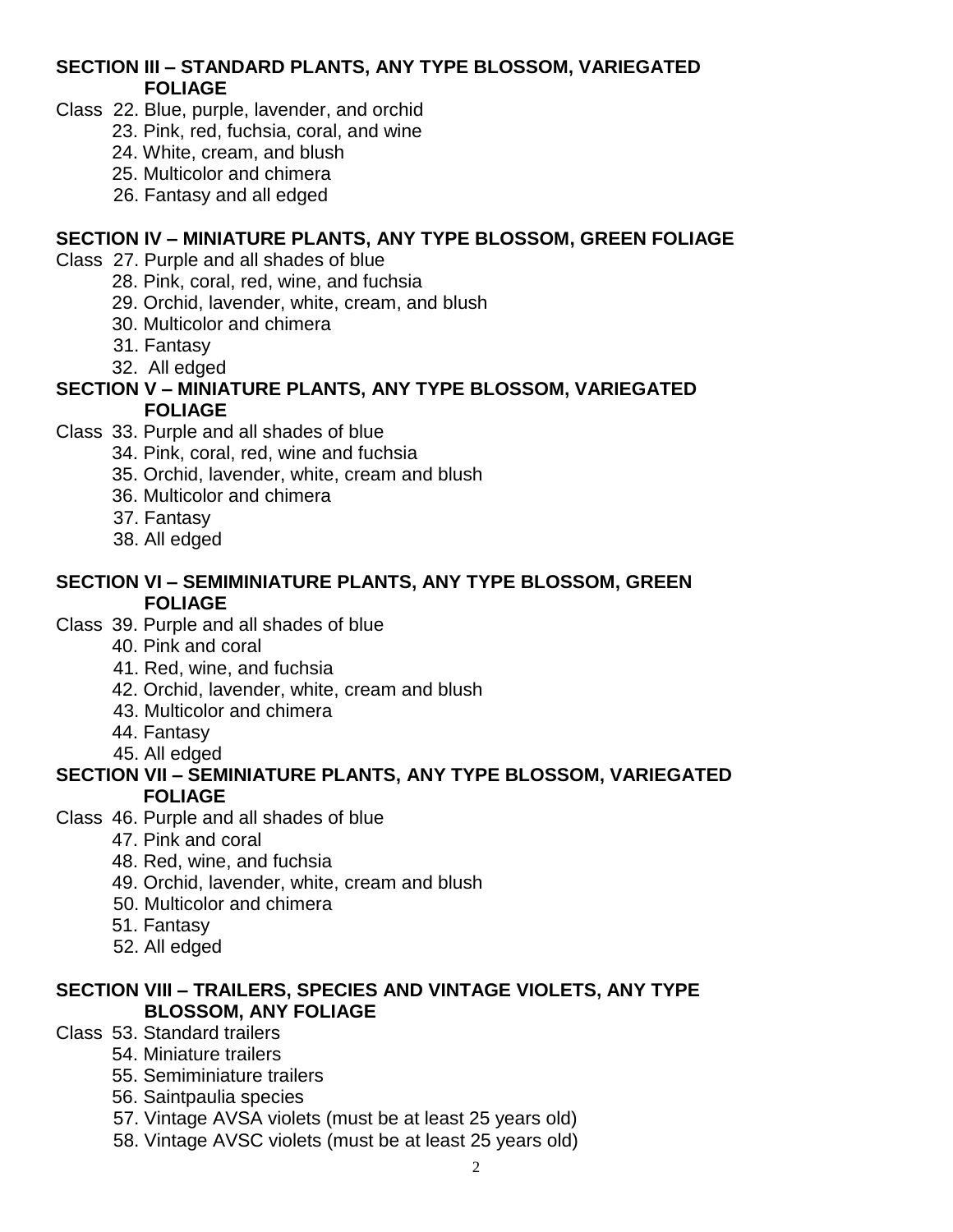### **SECTION IX – NEW CULTIVARS**

Class 59. Seedlings

60. Sports or mutants

## **SECTION X – AFRICAN VIOLET IN AN UNUSUAL CONTAINER**

Class 61. One African violet plant, either standard, miniature or semiminiature,

in a container

62. One African violet trailer in a container

### **SECTION XI – Canadian Originations – Any type blossom, any type foliage, need not be registered. (Open to AVSA and AVSC members.)**

- Class 63. Standard plant, single crown, any color
	- 64. Miniature or semiminiature plant, single crown, any color
		- 65. Trailers (miniature, semiminiature or standard), grown from a single stem, at least three crowns, any color

## **SECTION XII – GESNERIADS OTHER THAN AFRICAN VIOLETS**

- Class 66. Miniatures in bloom (may be displayed in regular pots or growing in clear container, cover permitted; no single plant more than 5" in diameter)
	- 67.Tuberous-rooted in bloom (*Sinningia, Nautilocalyx, Chrysothemis*, etc.)
	- 68. Scaly-rhizomed in bloom
	- 69. Fibrous-rooted in bloom (*Streptocarpus/Streptocarpella*) blue, purple, lavender, orchid
	- 70. Fibrous-rooted in bloom (*Streptocarpus/Streptocarpella*) red, fuchsia, wine
	- 71. Fibrous-rooted in bloom (*Streptocarpus/Streptocarpella*) plum, pink, rose, coral
	- 72. Fibrous-rooted in bloom (*Streptocarpus/Streptocarpella*) white, cream, blush, yellow
	- 73. Fibrous-rooted in bloom (*Streptocarpus/Streptocarpella*) fantasy, any color blossoms.
	- 74. Fibrous-rooted in bloom (*Streptocarpus/Streptocarpella*) variegated foliage, any color blossoms
	- 75. Fibrous-rooted in bloom (Long-stemmed such as *Aeschynanthus, Columnea, Nematanthus*, etc.)
	- 76. Fibrous-rooted in bloom (All other blooming fibrous-rooted such as *Primulina, Episcia, Petrocosmea, Alsobia*, etc.)
	- 77. Gesneriads grown for ornamental factors other than bloom (All *Episcia*)
	- 78. Gesneriads grown for ornamental factors other than bloom (Trailing or erect, other than *Episcia*)
	- 79. Gesneriads grown for ornamental factors other than bloom (Other forms, such as *Petrocosmea* and Primulina, other than *Episcia*)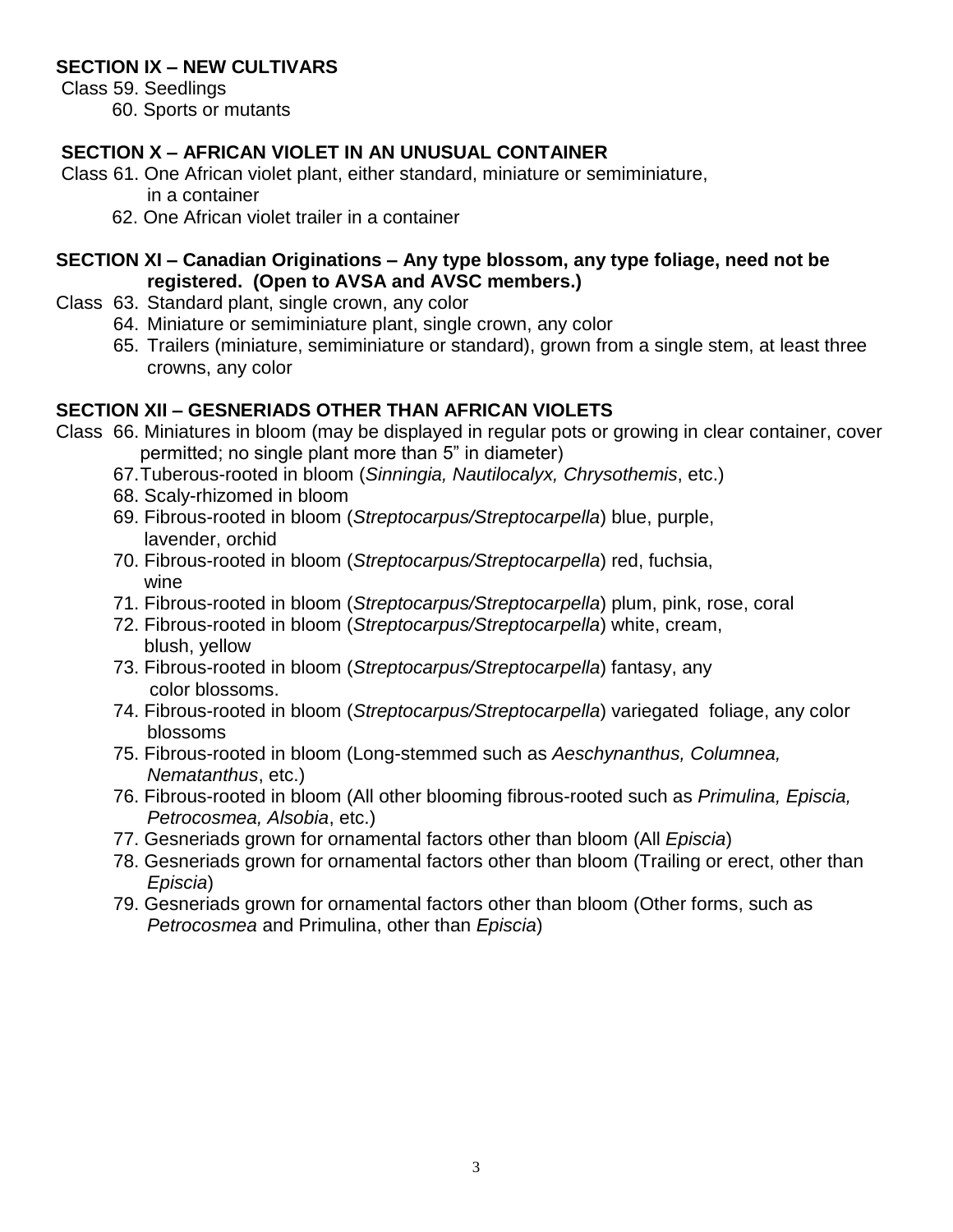## **DESIGN DIVISION**

## **SECTION XIII – INTERPRETIVE PLANT ARRANGEMENTS**

Each exhibit in this section is a design using one or more blooming African violet plants (unless stated otherwise), removed from their pots, with their root balls encased in plastic or other material.

- Dried, treated, painted, colored, and fresh-cut plant materials, as well as man-made materials, are permitted. Artificial plant material, live or dead creatures, and national flags are not permitted.
- Accessories and backdrops are permitted unless restricted by class description. Draping will be limited to the bottom and back of the niche; no side draping allowed.
- Only one exhibit per exhibitor per class.
- All niches will be white foam board. Exhibitor shall use niches provided by AVSA/AVSC (not exhibitors' niches).
- Any design may be interpreted and executed in any way that the exhibitor chooses: suspended, kinetic, mounted on bottom, back or side of niche, etc., excluding the underwater arrangements.
- Class 80. "Key" **–** 12"H x 8"W x 6"D. A key is a link to understanding in several ways. Use a key in this design. Limit 6 entries.
- Class 81. "Hoop" **–** A free-standing arrangement not to exceed 18 inches in any dimension. Limit 6 entries.
- Class 82. "Attachment" **–** 18"H x 14"W x 14"D. Use two non-blooming African violet plants in this arrangement. Limit 6 entries.
- Class 83. "Satellite Link" **–** 24"H x 16"W x 16"D. A modern design. Limit 6 entries.
- Class 84. "Vital Link" A free-standing arrangement not to exceed 24 inches in any dimension. Limit 6 entries.

# **SECTION XIV – INTERPRETIVE FLOWER ARRANGEMENTS**

Each exhibit in this section is a design using fresh-cut African violet blossoms.

- Dried, treated, painted, colored, and fresh-cut plant materials, as well as man-made materials, are permitted. Artificial plant material, live or dead creatures, and national flags are not permitted.
- Accessories and backdrops are permitted unless restricted by class description. Draping will be limited to the bottom and back of the niche; no side draping allowed.
- Only one exhibit per exhibitor per class.
- All niches will be white foam board. Exhibitor shall use niches provided by AVSA/AVSC (not exhibitors' niches).
- Any design may be interpreted and executed in any way that the exhibitor chooses: suspended, kinetic, mounted on bottom, back or side of niche, etc., excluding the underwater arrangements.

Class 85. "Across Borders" – 24"H x 16"W x 16"D. Your interpretation of this title. Limit 6 entries.

Class 86. "Chain Link" – A free-standing design not to exceed 24 inches in any dimension. A zig-zag arrangement. Limit 6 entries.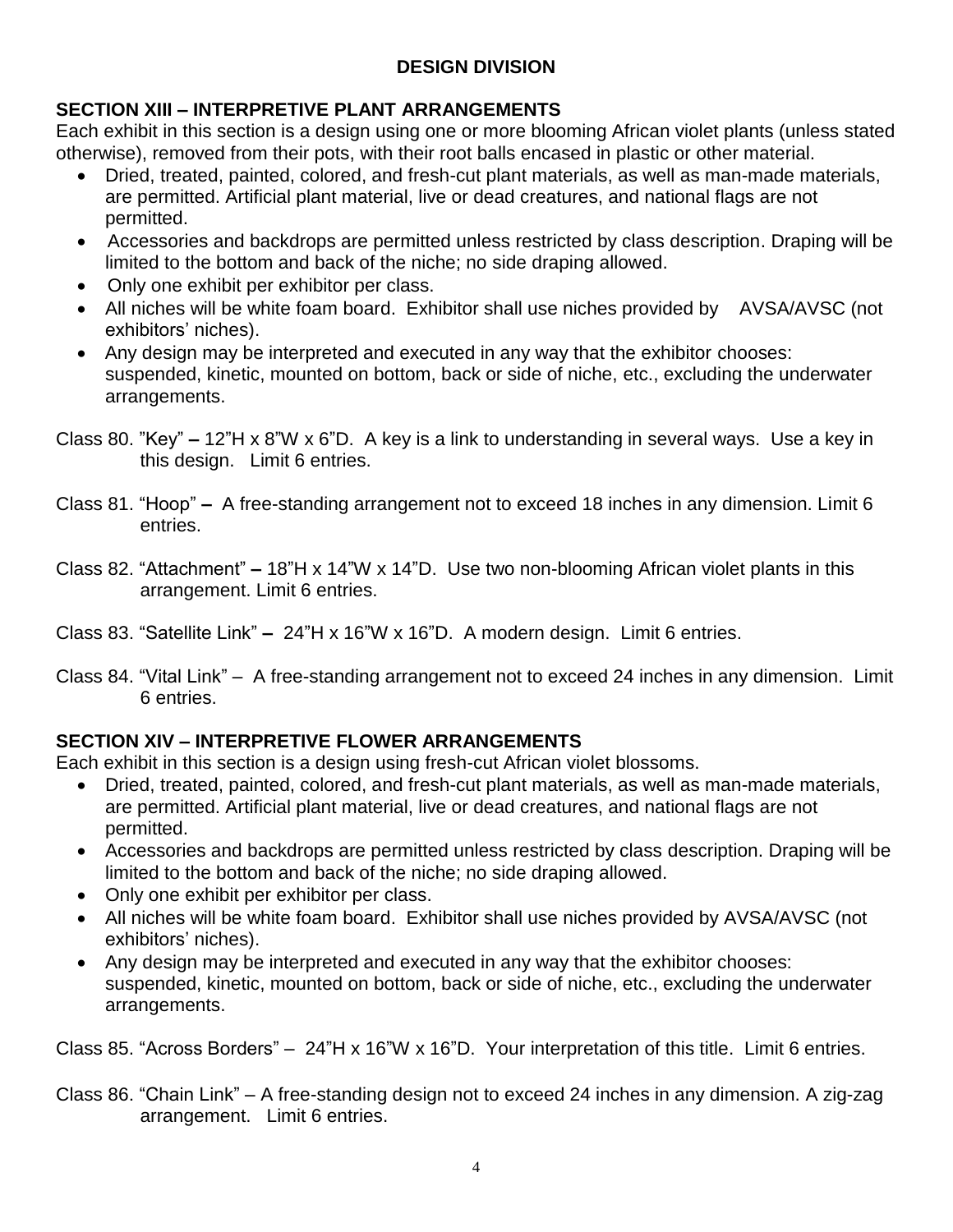- Class 87. "Food and Wine" 18"H x 14"W x 14"D. An arrangement suggesting food, wine, or both. Limit 6 entries.
- Class 88. "Chain Gang" 18"H x 14"W x 14"D. Your interpretation of this title. Limit 6 entries.
- Class 89. "Chain Stitch" A duo design staged on a free-standing black pedestal with a 24" square top that is 36" above the floor. To be viewed from all sides with no height requirement. (A duo design is organized as two designs, back to back, in one container.) Each side should be very different from the other side. To be judged as one whole design. Limit 4 entries.
- Class 90. "Water Borders" An underwater arrangement. Container not to exceed 12 inches in any dimension. Limit 6 entries in each category:
	- a. Closed, inverted bubble bowl b. Open

Class 91. "Binding"  $-12$ "H x 8"W x 6"D. Limit 6 entries.

- Class 92. "Treasured Memories" Mirror image designs staged in front and back of an 8" x 10" frame. Limit 4 entries. Black frames will be provided.
- Class 93. "Special Friends" 6"H x 5"W x 5"D. Limit 6 entries.
- Class 94. "Tiny Treasures" A very small arrangement no larger than 6 inches in any dimension. May be staged however the exhibitor wishes. Limit 6 entries.

#### **SECTION XV – CONTAINER GARDENS**

Each exhibit in this section is a miniature landscape with one or more blooming African violet plants and other growing material. All plants must be planted within the container. No cut plant material, artificial plant material, cacti, succulents, live or dead creatures, or national flags are permitted. Accessories and landscaping elements are permitted. No decorative bases are allowed. Only one exhibit per class per exhibitor.

- Class 95. Terrarium, straight-sided Landscape design in a covered terrarium Mirrored back allowed. Unlimited entries.
- Class 96. Terrarium, curved glass Landscape design in a covered terrarium. Unlimited entries.
- Class 97. Natural Garden A landscape design in a natural container. May have multiple planting areas. Unlimited entries.
- Class 98. Dish Garden A landscape design in a shallow dish-like container. Unlimited entries.

### **SPECIAL EXHIBITS DIVISION**

#### **SECTION XVI – EDUCATION EXHIBIT**

- Class 99. Education exhibit (by invitation only)
	- 100. Novelty or unusual Saintpaulia foliage (including but not limited to bustle back, Clackamas, wasp, girl, longifolia/spider, supreme, and chimera- leafed). Any size or type of plant, green or variegated foliage, any color or type blossom.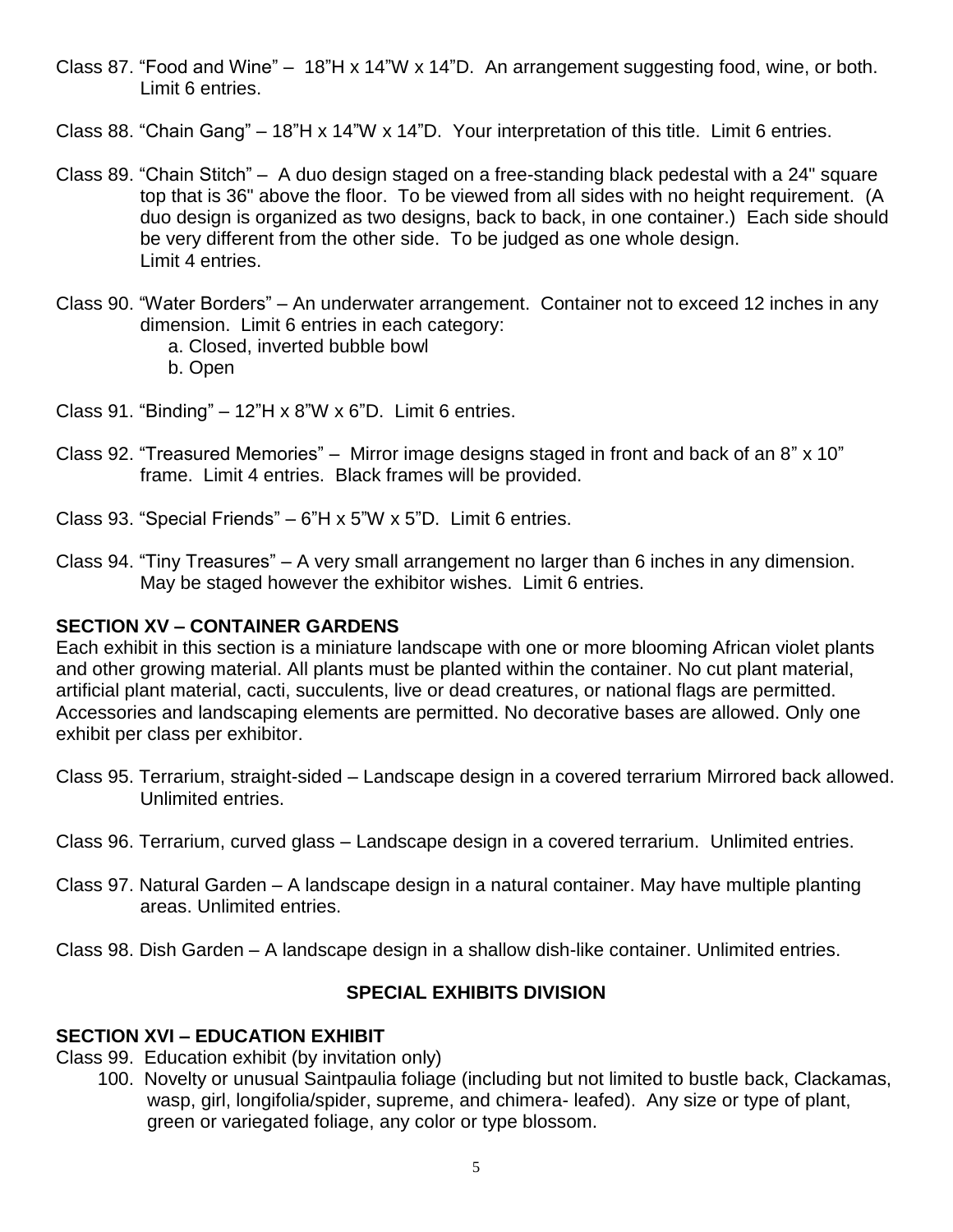## **HORTICULTURE DIVISION – COMMERCIAL**

## **SECTION XVII – SPECIMEN PLANTS**

### **A. COLLECTIONS**

- Class 101. AVSA Collections of three different AVSA-registered standard cultivars all of the same type (three single-crown or three trailers). **Open only to AVSA Commercial Members.**
	- 102. AVSA Collections of three different AVSA-registered cultivars of the same type (three single-crown miniatures, three miniature trailers, three single-crown semiminiatures, or three semiminiature trailers). **Open only to AVSA Commercial Members.**
	- 103. Collection of three different species of any type. **Open to AVSA and AVSC Commercial Members.**
	- 104. Holtkamp Memorial Collection of three AVSA-registered Optimara and/or Rhapsodie plants of the same type: standard, miniature, or semiminiature. **Open to Commercial Members of AVSA and AVSC.**
	- 105. AVSC Collection (Canadian Originations) of three different AVSA-registered standard varieties all the same type (three single-crown or three trailers). **Open only to AVSC Commercial Members.**
	- 106. AVSC Collection (Canadian Originations) of three different AVSA- registered miniature or semiminiature varieties all of the same type (three single crown miniatures, three miniature trailers, three single-crown semiminiatures or three semiminiature trailers). **Open only to AVSC Commercial Members.**

## **B. NEW CULTIVARS (from seed or mutation)**

- Class 107. Standard African violets
	- 108. Miniature African violets
	- 109. Semiminiature African violets
	- 110. African violet trailers (standard, miniature, semiminiature)

## **C. SPECIMEN AFRICAN VIOLETS**

Class 111. Standards, plain green foliage, solid color and two-tone blossoms

- 112. Standards, plain green foliage, all other blossoms
	- 113. Standards, variegated foliage
	- 114. Miniatures, plain foliage
	- 115. Miniatures, variegated foliage
- 116. Semiminiatures, plain green foliage, solid color and two-tone

#### blossoms

- 117. Semiminiatures, plain green foliage, all other blossoms
- 118. Semiminiatures, variegated foliage
- 119. Trailers, standard, miniature, semiminiature
- 120. Saintpaulia species

## **D. GESNERIADS OTHER THAN AFRICAN VIOLETS**

- Class 121. Miniatures in bloom (may be displayed in regular pots or growing in clear container, cover permitted, no single plant more than 5' in diameter)
	- 122. Tuberous-rooted in bloom (*Sinningia, Nautilocalyx, Chrysothemis*, etc.)
	- 123. Scaly-rhizomed in bloom
	- 124. Fibrous-rooted in bloom (*Streptocarpus/Streptocarpella*) blue, purple, lavender, orchid
	- 125. Fibrous-rooted in bloom (*Streptocarpus/Streptocarpella*) red, fuchsia, wine
	- 126. Fibrous-rooted in bloom (*Streptocarpus/Streptocarpella*) plum, pink, rose, coral
	- 127. Fibrous-rooted in bloom (*Streptocarpus/Streptocarpella*) white, cream, blush, yellow
	- 128. Fibrous-rooted in bloom (*Streptocarpus/Streptocarpella*) fantasy, any color blossoms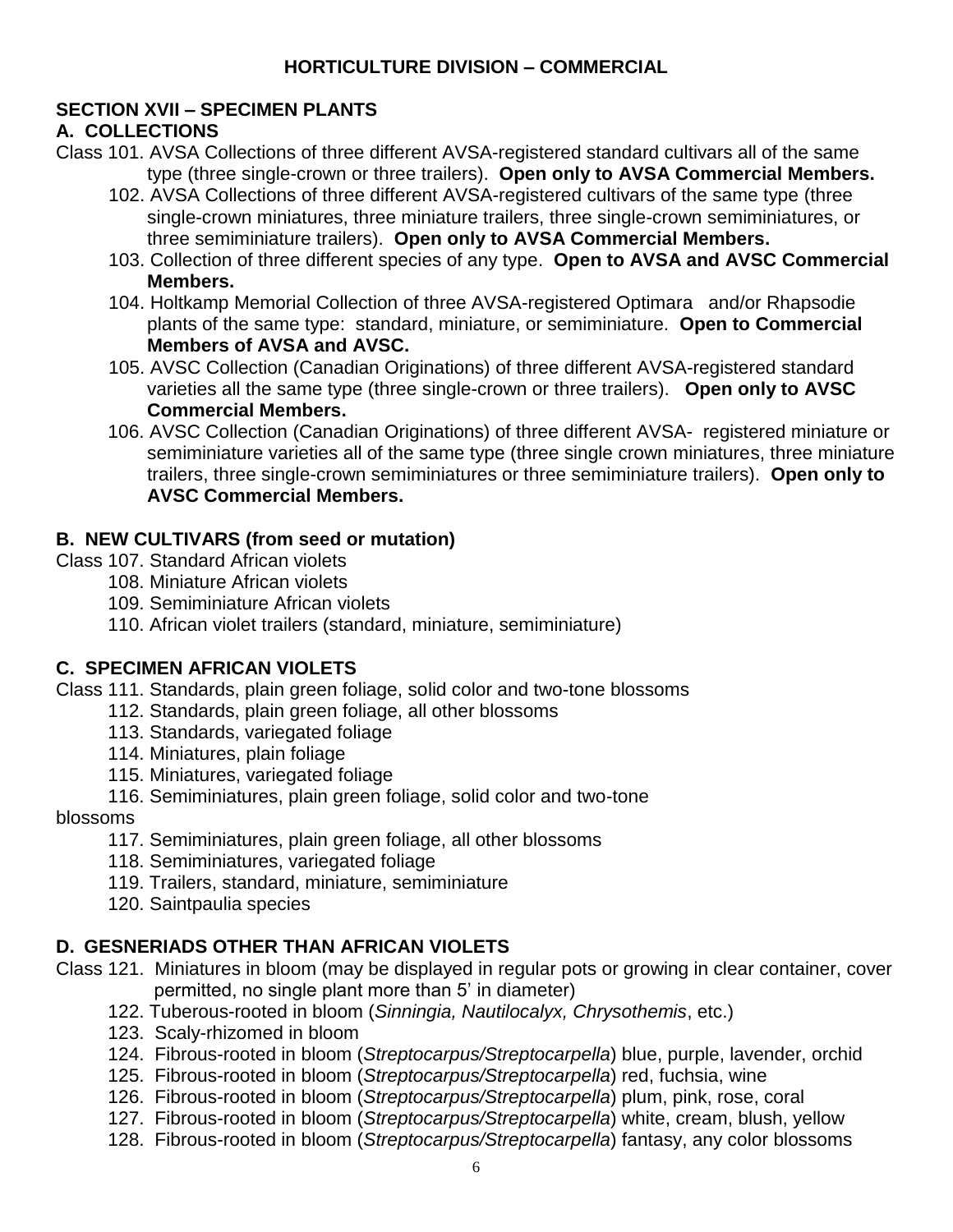- 129. Fibrous-rooted in bloom (*Streptocarpus/Streptocarpella*) variegated foliage, any color blossoms
- 130. Fibrous-rooted in bloom (Long-stemmed such as *Aeschynanthus, Columnea, Nematanthus,* etc.)
- 131. Fibrous-rooted in bloom (All other blooming fibrous-rooted such as *Primulina, Episcia, Petrocosmea, Alsobia*, etc.)
- 132. Gerneriads grown for ornamental factors other than bloom (All *Episcia*)
- 133. Gesneriads grown for ornamental factors other than bloom (Trailing or erect, other than *Episcia*)
- 134. Gerneriads grown for ornamental factors other than bloom (Other forms, such as *Petrocosmea* and *Primulina*, other than *Episcia*)

## **SECTION XVIII – DISPLAY TABLES AND COMMERCIAL SHOWCASES**

- Class 135. Display Table
	- 136. Commercial Showcase Horticulture only
	- 137. Commercial Showcase Artistic include a creative aspect

### **HORTICULTURE DIVISION AMATEUR – RULES AND REGULATIONS**

- 1. Only amateur AVSA and AVSC members in good standing and registered at this convention are eligible to enter exhibits in this division.
- 2. ENTRIES will be accepted on Wednesday, May 23, 2018, from 9:00 a.m. to 11:30 a.m. and 1:00 p.m. to 6:00 p.m. Exhibitors with more than 20 entries must begin entries by 4:00 p.m. If an entry is not entered by the owner, the name of the person making the entry must be on the back of the entry tag. **Only members on Wednesday's tour and AVSA Board Members must turn in a list of their entries at the convention registration desk on Tuesday or Wednesday and MUST receive a late pass to enter on Wednesday, May 23, 2018, from 6:00 p.m. to 9:00 p.m**. Entries for convention workers will be accepted **6:00 p.m. to 9:00 p.m.** on Tuesday, May 22, 2018.
- 3. Only clean, healthy plants which have been in the possession of the exhibitor for at least three months will be accepted.
- 4. Plants must be correctly named.
- 5. Double potting, flared-top pots, supports, and collars will not be accepted. All pots must be nondecorative. DO NOT COVER POTS IN FOIL. Self-watering pots, such as Moist-Rite and Oyama, etc., may be entered in colors such as white, black, green, or any neutral tone. All other plants must be slip-potted into pots in colors such as white, green or any neutral tone. Slip-potting means dropping the pot containing the plant into a clean pot of the same or just a fraction larger-sized pot. The bottom of the pot containing the plant must be completely covered with plastic or aluminum foil. This must be worked out prior to entry. Exception: trailers, trailing species, trailing gesneriads, and gesneriads in protective containers may be exhibited in the containers in which they are growing.
- 6. An exhibitor may enter only one of each cultivar in each class of Classes 12 through 79.
- 7. An exhibitor may enter plants of the same cultivar in Classes 1, 2, 3, 4, 5, 6, 7, 8, 9, 10, 11 as those in Classes 12 through 79, if all the requirements for each class are met.
- 8. All plants in Classes 1 through 79 must be single-crown plants except trailers and species, which may be multiple-crown. All Saintpaulia species and variations, without exception, may be entered in Class 3, or Class 56.
- 9. Any number of new cultivars may be entered, provided they have been originated by the exhibitor from hybridization, from purchased seed, or from mutation, or the released rights in writing from the hybridizer have been given to the exhibitor for purchased seedlings. New cultivars may be entered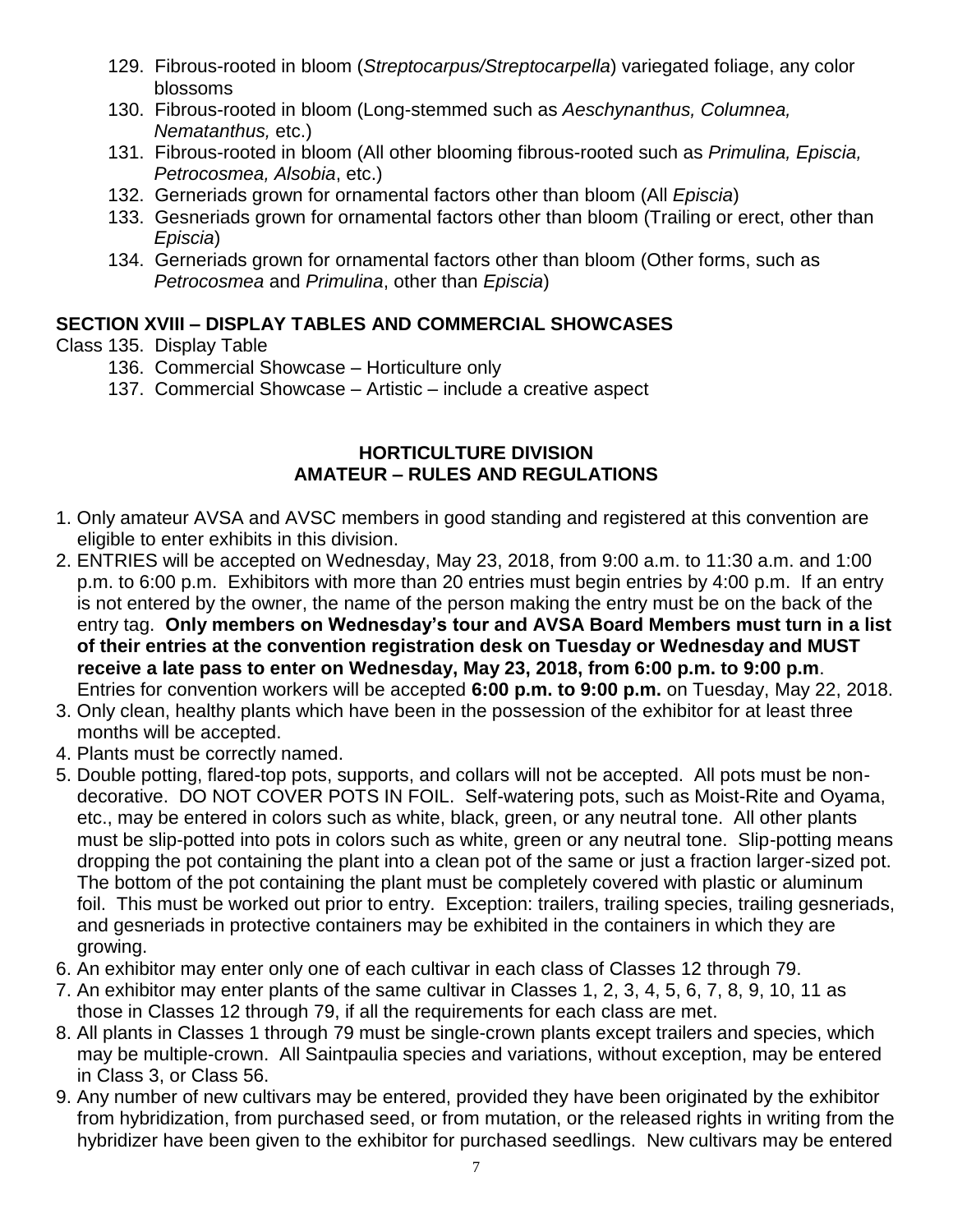by number or name, and the entry tag must indicate whether it is a new cultivar from seed or mutation. A sport (mutant) may be exhibited as a "Sport of The Mutation. A sport (mutant) may be exhibited as a "Sport of given to the sport, the name in parenthesis may follow, such as "Sport of 'Valencia' ('Dale's Dream')." New cultivars must not have been previously shown in an AVSA or AVSC Convention Show.

- 10. Gesneriads (other than African violets) may be exhibited in protective containers, and naturalcolored mulch may be used on the soil surface.
- 11. Exhibits will be judged by the merit method of judging. The decision of the judges will be final unless in conflict with AVSA rules or rules of the schedule. Only qualified AVSA judges will be permitted to serve as judges.
- 12. Only blue-ribbon winners will be eligible to receive special awards.
- 13. Any African violet entered in any of the collection classes, receiving a blue ribbon, will be eligible for other awards.
- 14. All African violets entered in the Holtkamp Memorial Collection, Class 6, must be AVSA-registered Optimara and/or Rhapsodie plants and must be different plants of the same type.
- 15. All African violets entered in the Robinson Collection, Class 7, the Buckeye Collection, Class 8, the Russian/Ukrainian Collection, Class 9, the Lyndon Lyon Collection, Class 10, and the Cajun Collection, Class11, must be AVSA registered.
- 16. Only one collection may be entered by an exhibitor in each class; AVSA Collections, Classes 1, 2, and 3, AVSC Classes 4 and 5; Holtkamp Memorial Collection, Class 6, Robinson Collection, Class 7, Buckeye Collection, Class 8, Russian/Ukrainian Collection, Class 9, the Lyndon Lyon Collection, Class 10, and the Cajun Collection, Class 11.
- 17. AVSA will afford all possible protection to exhibits but will not be responsible for any damage or loss.
- 18. Exhibits must be checked out on Saturday night, May 26, 2018. Instructions for checkout will be given at convention.

### **DESIGN DIVISION RULES AND REGULATIONS**

- 1. Exhibitors Both amateur and commercial AVSA and AVSC members in good standing and registered at this convention are eligible to enter exhibits in this division.
- 2. Entries Entries will be accepted Wednesday, May 23, 2018 from 9 a.m. to 11:30 a.m. and from 1 p.m. to 6 p.m. **Only members on Wednesday tours or AVSA Board members may enter from 6 p.m. to 9 p.m.** Design entry book will close at 9 p.m. **Those desiring to enter designs after 6 p.m. must notify the Design Entry Reservation Chair in writing by 10 a.m. on Wednesday, May 23, 2018.** Messages may be left at the convention registration desk.
- 3. Each exhibitor may have only one exhibit per class and is limited to a total of six exhibits in Classes 80 through 94 and one in each of the container garden Classes 95 through 98.
- 4. Design work **Exhibitors will be permitted to work on their designs until 9 p.m. on Wednesday, May 23, 2018. This time will be strictly enforced.** Designers may replace blooms and touch up designs on Thursday, May 24, 2018, from 6:30 a.m. until 8 a.m., but must be out of the showroom by 8 a.m.
- 5. Index card All exhibits must have a 3"x5" card listing the African violet cultivars and other plant materials (if known). A written subtitle may also be included on the card.
- 6. Procedure for getting supplies from commercials at convention is found at <http://avsa.org/conventions-2018> under Supplies for Designers.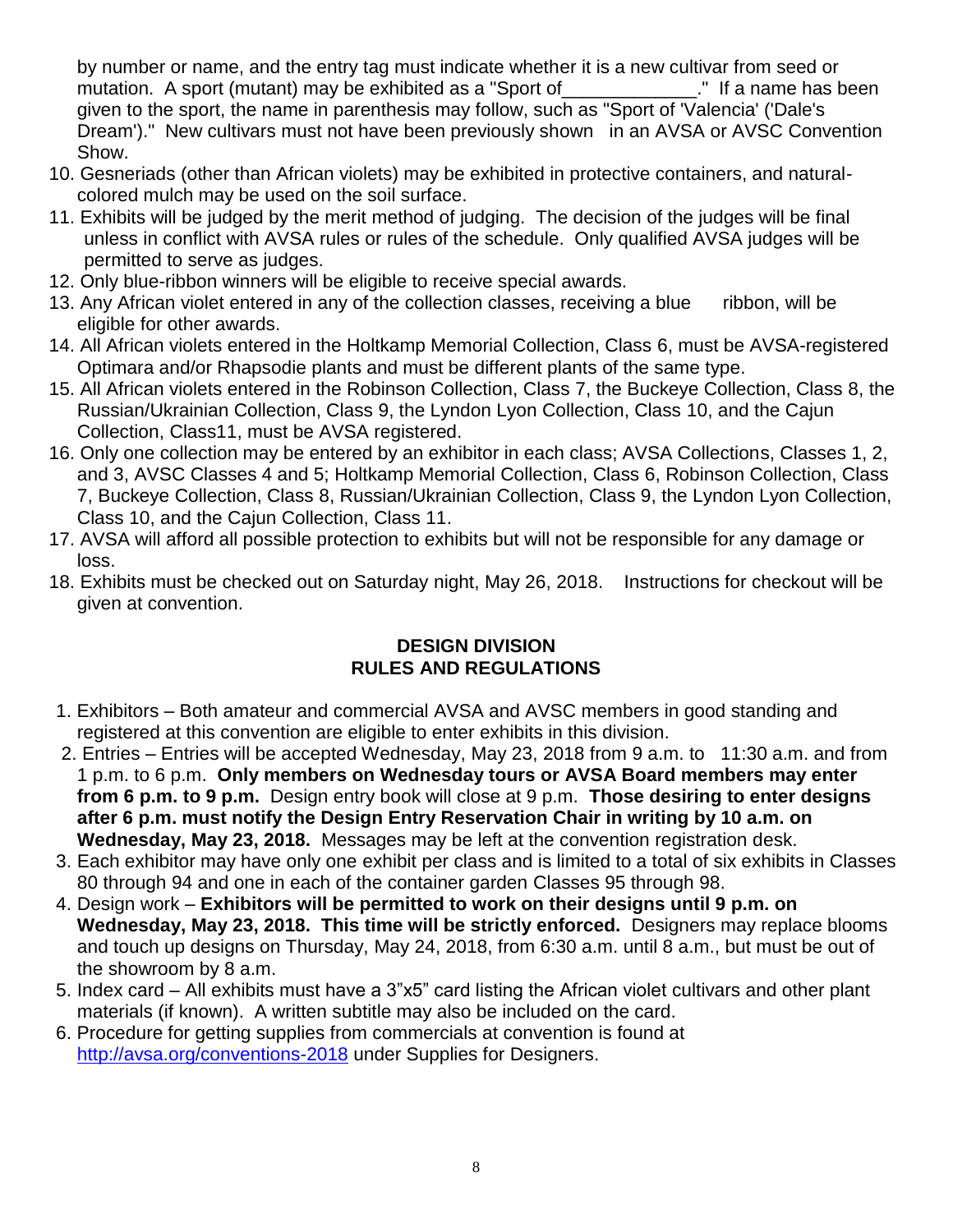- 7. Design Reservations Advance written reservations are required for all design classes. Anyone entering designs must send a completed reservation form included in the 2018 AVSA Convention Show Schedule pages **(available at** <http://avsa.org/conventions-2018> **under Design Division Reservation or from the AVSA office in Beaumont, TX) by regular mail or by email (following the format of the printed form). Reservations may be made as soon as the convention packet is available; the deadline for reservations will be May 6, 2018. Send or email reservations to** Design Entry Reservations Chairman, Paul Kroll, 4325 Two Rod Road, East Aurora, NY 14052, [pfkroll@roadrunner.com.](mailto:pfkroll@roadrunner.com) All requests for reservations will be confirmed either by postcard or email. If you need to cancel your design, please let us know so that space can be used by another entrant on the waiting list.
- 8. No part of any design may touch or extend beyond the confines of the niche or space limitations, unless otherwise permitted.
- 9. AVSA will afford all possible protection to exhibits but will not be responsible for any damage or loss.

### **HORTICULTURE DIVISION – COMMERCIAL RULES AND REGULATIONS**

- 1. Only commercial AVSA and AVSC members in good standing and registered at this convention are eligible to enter this division. All commercial exhibitors are eligible to enter the Design Division.
- 2. All commercial members are allowed to enter all design and commercial classes without being excluded from any other commercial classes and may also enter a display table and a showcase.
- 3. For dates and times for entering exhibits, please refer to Rule 2 under HORTICULTURE DIVISION AMATEUR.
- 4. All plants must be correctly named and must have been in the possession of the exhibitor for at least three months prior to convention. All African violets must be in bloom and must be singlecrown plants, except trailers and species.
- 5. In the Specimen Plant section, exhibitors may enter any number of plants in each class, but only one plant of the same cultivar in the same class. Exhibitors may enter plants of the same cultivar in the AVSA Collections and AVSC Collections, Classes 101, 101, 102, 104 and 106 and the Holtkamp Memorial Collection, Class 104, as are entered in the other classes. Exhibitors may enter one collection in each collection class. Plants entered in the Holtkamp Memorial Collections class must be AVSA-registered Optimara/Rhapsodie plants. AVSA and AVSC collection rules are the same as they are for amateurs.
- 6. Any African violet plant in Specimen Plants (Section B-New Cultivars classes), Display Table or Commercial Showcase sections may be designated as competing for the AVSA Best New Cultivar Awards. Entries may be seedlings, sports, or mutants originated by the exhibitor, or rights and ownership to them released by the hybridizer, and must not have been previously shown in an AVSA/AVSC Convention show. Each entry must be labeled "New Cultivar."
- 7. An exhibitor entering a display table may also enter other design and commercial classes. Each display table shall contain 15 plants (no merchandise). Three, all of the same type, miniatures or semiminiatures, or miniature or semiminiature trailers, shall count as a specimen plant and shall be judged as one unit. The display must be predominantly (at least 75%) African violets. Other gesneriads may be included in the 15 plants and will be judged as one unit. AVSA will provide white table covers for display tables; however, display tables may be covered with any color or pattern at the exhibitor's discretion.
- 8. Exhibits in the Commercial Showcase classes will be allotted table space sufficient for their display. Table covers will be neutral. Exhibits in these classes shall contain 6-10 plants, either miniature, semiminiature, standard, or trailing African violets, or other gesneriads. Showcases must be predominantly (75%) African violets or designs using African violets.Class 136, Commercial Showcase-Horticulture only, shall be a collection of 6-10 plants, (exhibitor may